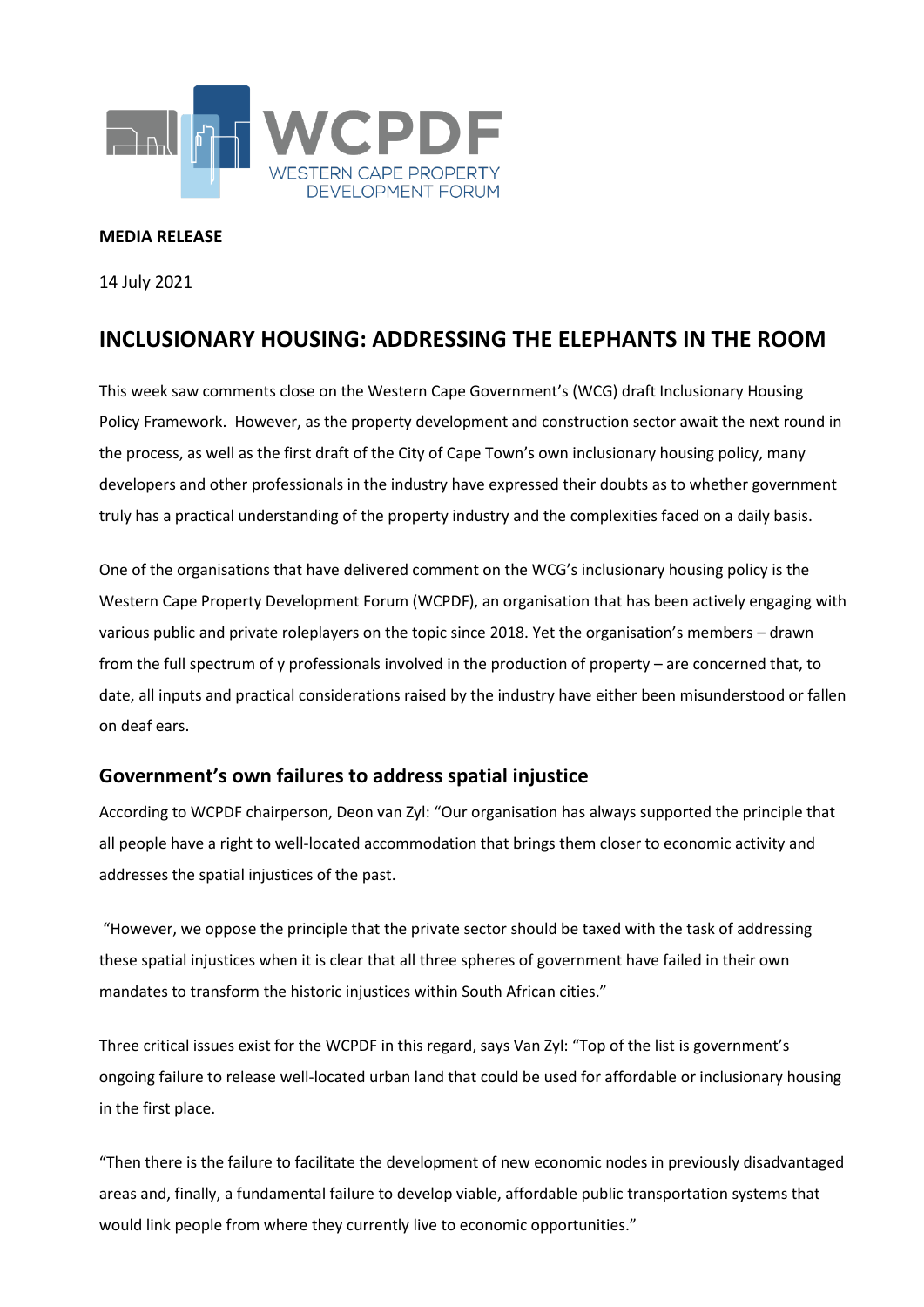Van Zyl refers to these as the "elephants in the room" which government refuses to acknowledge, and which will only result in a policy framework that cannot be taken seriously: "The fact that a topic of this magnitude is addressed in isolation and not in an integrated, holistic economic growth strategy confirms the intent of government to shift its social and constitutional obligations onto the private sector."

Among the WCPDF's concerns around the policies being formulated (including the City of Cape Town's, yet to be released although already more than four years in the making), is that they're reactive rather than proactive, and were it not for the efforts of activist groups would never have seen the light of day.

Notes Van Zyl: "It must be acknowledged that organisations such as Ndifuna Ukwazi and GroundUp very successfully launched Western Cape and Cape Town-focused legal and media campaigns on the topic. What we are therefore witnessing is a reaction to a these campaigns, rather than local or provincial government taking a proactive lead in responding to the goals and aims of the Constitution."

### **Yet another tax on an already over-taxed industry**

With the property development and construction sector being one of the largest employers in South Africa (second only to mining), it is responsible for placing much-needed wages into the pockets of some of the poorest communities in South Africa. However, this sector – and by implication, it beneficiaries – are subjected to ever-increasing legislation, policies, regulations and taxes that ultimately also have a direct inflationary impact on the end users of its products.

The introduction of inclusionary housing-related offsets on new developments, as proposed by the Western Cape Government's policy framework and as expected to be seen in the City of Cape Town's own policy, are being viewed by industry members as being nothing more than yet another additional tax.

Van Zyl explains: "The point of departure on the inclusionary housing policy framework is the concept of land value capture (LVC), whereby government is the owner of the development rights on a particular piece of land on behalf of society. The release of such rights to the private sector will come in the form of a levy to be paid by the developer and the cost passed onto the end user and market in general."

The policy spends some time arguing that the concept of LVC is not a tax even though tax is defined as: *a compulsory contribution to state revenue, levied by the government* (Oxford English Dictionary). In the policy framework, payment of cash taxes is replaced with "payment in-kind".

Adds Van Zyl: "If not a tax, then the granting of rights in lieu of payment would equate to the selling of development rights, which is not allowed in legislation. We must therefore give the benefit of the doubt to the drafters that it is not their intention to equate LVC as a sales transaction; however, the only alternative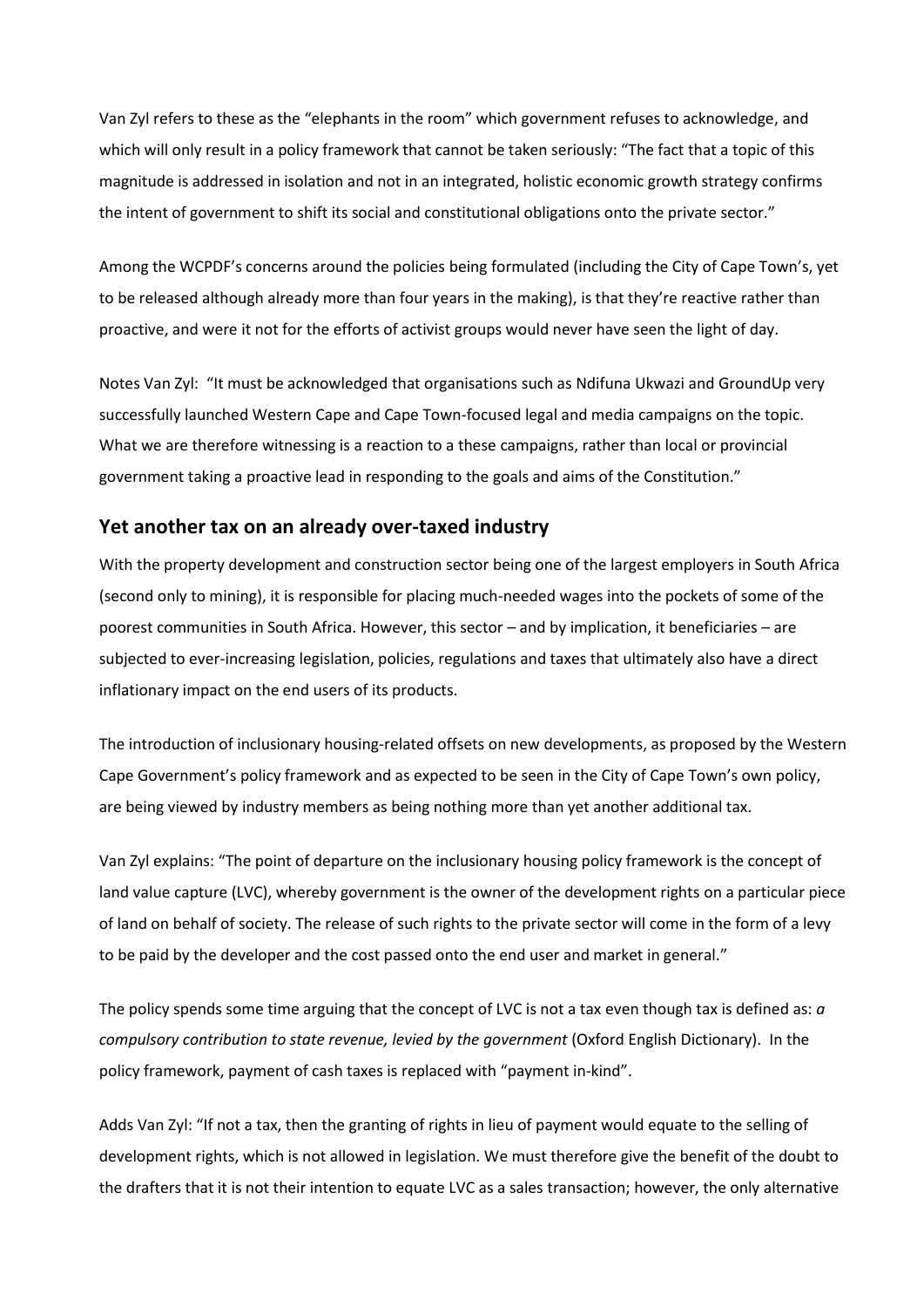description for the concept of LVC can therefore be that it is a taxation on property development, which ultimately increases costs to the open market's tenants or purchasers of residential property."

## **Paying for efficiencies which government should already be delivering**

"As if these weren't enough," says Van Zyl, "our sector is encumbered by extreme inefficiencies in government which, on the one hand, is incapable of proactively creating infrastructure capacities while on the other suffers from an inability to process the plethora of statutory applications preceding any fixed capital investment."

Another factor contained in the WCG's policy draft is that processes governing the property development industry will be improved for those developers willing to partner with the province – in other words, become more efficient. On this Van Zyl comments: "The mere fact that such a promise is tabled is an acknowledgement that inefficient processes currently undermine investment; perhaps the most constructive self-criticism by government."

The WCPDF's response to the policy suggests that government should rather understand the unique characteristics that the private sector has to offer in terms of innovation, delivery emphasis in lieu of profits, access to capital and managerial skills.

"Government should seek to co-opt these private sector skills and resources to fill the gap left by government's own nature and characteristics," says Van Zyl. "Only when government understands the contribution and qualities of the private sector can it start to consider the roles and responsibilities of a partnership relationship.

In addition, says Van Zyl: "We are also concerned that the miniscule contribution that this policy framework will generate in new housing opportunities speaks to the fact that, at best, the policy as it currently stands will lead to no more than lip service or political window dressing and, at worst, will simply maintain the status quo of spatial injustice."

## **The proposed solution**

In its current form, the draft Inclusionary housing policy framework does not guide local authorities to deal with the topic in an integrated and holistic way, believes the WCPDF.

"The only way forward," says Van Zyl, "is to go back to the drawing board with a four-phase approach that should be the guiding principle in any policy framework document of this kind."

The approach recommended by the organisation is as follows: